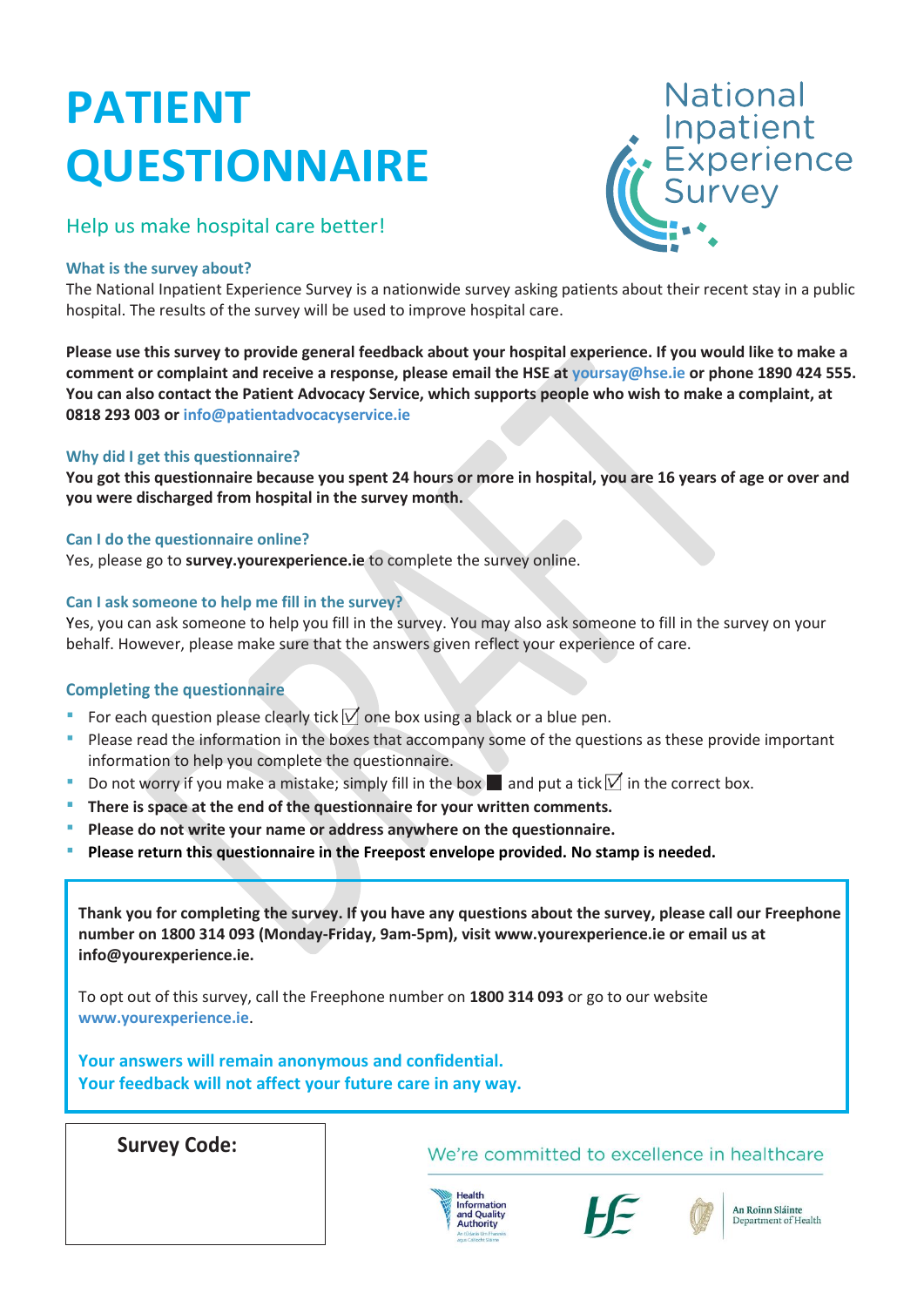| When answering the questions, please think of<br>your most recent stay in the hospital named in<br>the letter that was included with this survey. |                                                                             |                                                                                          |                         | Q4. |                                                           | While you were in the emergency<br>department, did a doctor or nurse<br>explain your condition and treatment<br>in a way you could understand? |                                                                                                        |  |
|---------------------------------------------------------------------------------------------------------------------------------------------------|-----------------------------------------------------------------------------|------------------------------------------------------------------------------------------|-------------------------|-----|-----------------------------------------------------------|------------------------------------------------------------------------------------------------------------------------------------------------|--------------------------------------------------------------------------------------------------------|--|
|                                                                                                                                                   |                                                                             | <b>Admission to hospital</b>                                                             |                         |     |                                                           | 1                                                                                                                                              | Yes, completely                                                                                        |  |
|                                                                                                                                                   |                                                                             |                                                                                          |                         |     |                                                           | $\overline{2}$                                                                                                                                 | Yes, to some extent                                                                                    |  |
| Q1.                                                                                                                                               |                                                                             | Was your most recent hospital stay<br>planned in advance or an emergency?                |                         |     |                                                           | 3<br>4                                                                                                                                         | No<br>I did not need an explanation                                                                    |  |
|                                                                                                                                                   | $\overline{1}$                                                              | Emergency or<br>urgent                                                                   | $\rightarrow$ GO TO Q2. |     | Q5.                                                       |                                                                                                                                                | Were you given enough privacy when                                                                     |  |
|                                                                                                                                                   | $\overline{2}$                                                              | Planned in<br>advance or<br>waiting list                                                 | $\rightarrow$ GO TO Q9. |     | being examined or treated in the<br>emergency department? |                                                                                                                                                |                                                                                                        |  |
|                                                                                                                                                   | $\overline{\phantom{a}}$                                                    | Something else                                                                           | $\rightarrow$ GO TO Q2. |     |                                                           | 1                                                                                                                                              | Yes, definitely                                                                                        |  |
|                                                                                                                                                   |                                                                             |                                                                                          |                         |     |                                                           | $\overline{2}$<br>$\overline{\phantom{a}}$                                                                                                     | Yes, to some extent<br><b>No</b>                                                                       |  |
| Q2.                                                                                                                                               | When you arrived at the hospital, did<br>you go to the emergency department |                                                                                          |                         |     |                                                           | 4                                                                                                                                              | Don't know/can't remember                                                                              |  |
|                                                                                                                                                   | $\overline{1}$                                                              | (also known as the A&E department or<br>casualty)?<br>Yes                                | $\rightarrow$ GO TO Q3. |     | Q6.                                                       | Overall, did you feel you were treated<br>with respect and dignity while you                                                                   |                                                                                                        |  |
|                                                                                                                                                   | $\overline{2}$                                                              | No                                                                                       | $\rightarrow$ GO TO Q9. |     |                                                           |                                                                                                                                                | were in the emergency department?                                                                      |  |
|                                                                                                                                                   |                                                                             |                                                                                          |                         |     |                                                           | 1                                                                                                                                              | Yes, always                                                                                            |  |
|                                                                                                                                                   |                                                                             | <b>The Emergency Department</b>                                                          |                         |     |                                                           | $2$                                                                                                                                            | Yes, sometimes                                                                                         |  |
|                                                                                                                                                   |                                                                             |                                                                                          |                         |     |                                                           | 3                                                                                                                                              | No                                                                                                     |  |
| to Q2.                                                                                                                                            |                                                                             | Please only answer the questions about the<br>emergency department if you answered 'Yes' |                         |     | Q7.                                                       | stay?                                                                                                                                          | Did you remain in the emergency<br>department for the entire time of your                              |  |
| Q <sub>3</sub> .                                                                                                                                  | When you had important questions to<br>ask doctors and nurses in the        |                                                                                          |                         |     |                                                           | 1                                                                                                                                              | Yes, I was discharged<br>$\rightarrow$ GO TO<br>from the emergency<br>Q60.*<br>department              |  |
|                                                                                                                                                   |                                                                             | emergency department, did you get<br>answers that you could understand?                  |                         |     |                                                           | $\overline{2}$                                                                                                                                 | No, I was transferred<br>to a different part of<br>$\rightarrow$ GO TO<br>the hospital before I<br>Q8. |  |
|                                                                                                                                                   | 1                                                                           | Yes, always                                                                              |                         |     |                                                           |                                                                                                                                                | was discharged                                                                                         |  |
|                                                                                                                                                   | 2                                                                           | Yes, sometimes                                                                           |                         |     |                                                           |                                                                                                                                                | *If you were discharged from the emergency                                                             |  |
|                                                                                                                                                   | 3                                                                           | No                                                                                       |                         |     |                                                           |                                                                                                                                                | department, please go to page 9 and complete                                                           |  |
|                                                                                                                                                   | $4\Box$                                                                     | I had no need to ask/I was too<br>unwell to ask any questions                            |                         |     |                                                           |                                                                                                                                                | Q60 - Q64, and provide any comments you<br>may have on page 11.                                        |  |
|                                                                                                                                                   |                                                                             |                                                                                          |                         | 2   |                                                           |                                                                                                                                                |                                                                                                        |  |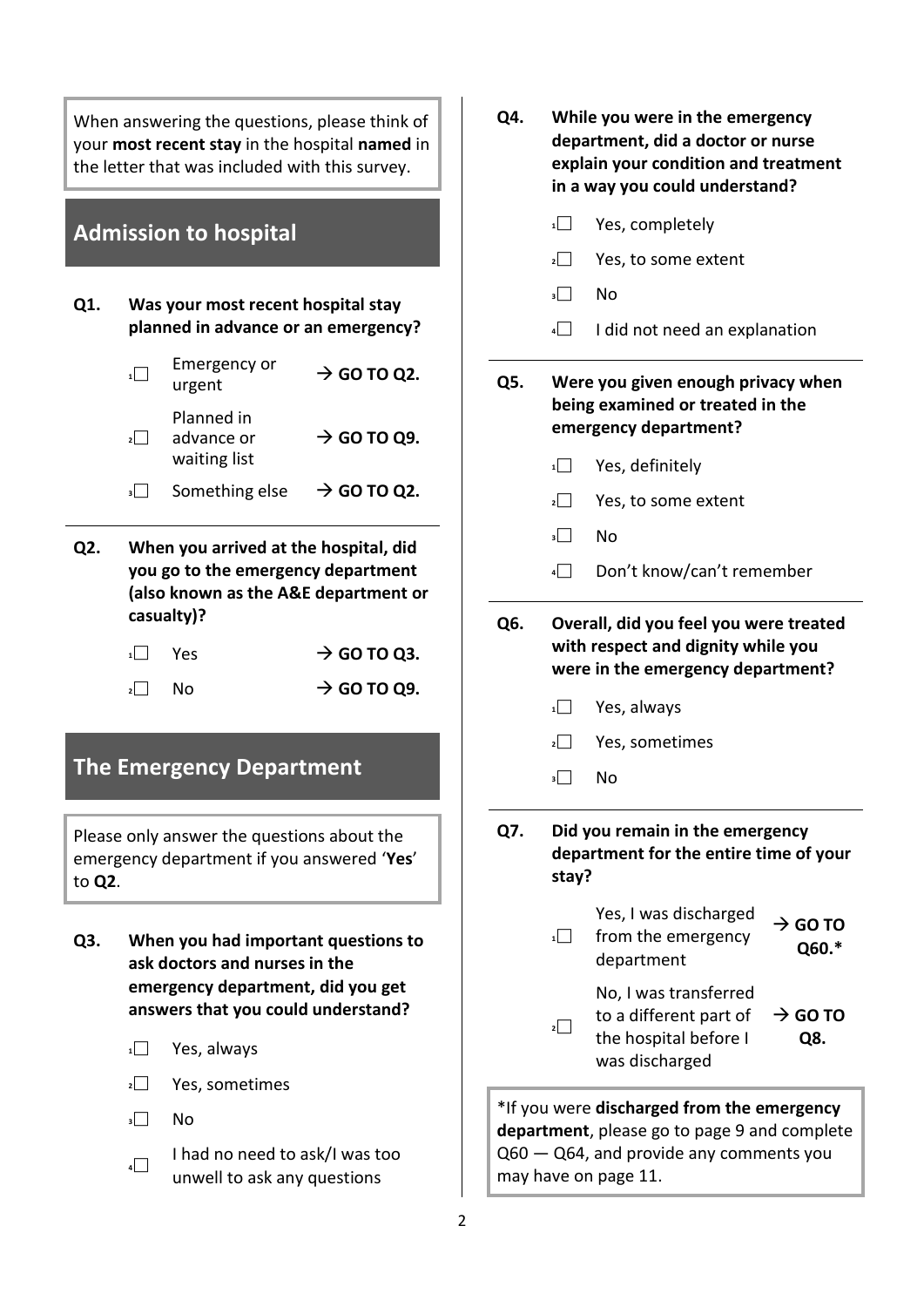A **ward** is a room or area in the hospital where patients receive care **following admission**.

This is where you received your care **after you were moved from the emergency department**.

**Q8. Following arrival at the hospital, how long did you wait before being admitted to a ward?**

| $\sqrt{1}$              | Less than 6<br>hours               | $\rightarrow$ GO TO Q9.  |
|-------------------------|------------------------------------|--------------------------|
| $\sqrt{2}$              | Between 6 and<br>up to 12 hours    | $\rightarrow$ GO TO Q9.  |
| $\overline{\mathbf{E}}$ | Between 12 and<br>up to 24 hours   | $\rightarrow$ GO TO Q9.  |
| الم                     | Between 24 and<br>up to 48 hours   | $\rightarrow$ GO TO Q9.  |
| $\overline{\mathsf{S}}$ | More than 48<br>hours              | $\rightarrow$ GO TO Q9.  |
| ا اه                    | Don't<br>know/can't<br>remember    | $\rightarrow$ GO TO Q9.  |
|                         | I was not<br>admitted to a<br>ward | $\rightarrow$ GO TO Q60. |

# **The hospital and ward**

A **ward** is a room or area in the hospital where patients receive care **following admission**.

If you stayed in more than one ward, please answer the following questions about the ward in which you spent **most** of your time.

#### **Q9. Were you given enough privacy while you were on the ward?**

- **<sup>1</sup>** Yes, always
- **<sup>2</sup>** Yes, sometimes
- **<sup>3</sup>** No
- **Q10. In your opinion, how clean was the hospital room or ward that you were in?**
	- **<sup>1</sup>** Very clean
	- **<sup>2</sup>** Fairly clean
	- **3** Not very clean
	- **<sup>4</sup>** Not at all clean

#### **Q11. How clean were the toilets and bathrooms that you used in hospital?**

- **<sup>1</sup>** Very clean
- **<sup>2</sup>** Fairly clean
- **<sup>3</sup>** Not very clean
- **<sup>4</sup>** Not at all clean
- **5** I did not use a toilet or bathroom

#### **Q12. When you needed help from staff getting to the bathroom or toilet, did you get it in time?**

- **<sup>1</sup>** Yes, always
- **<sup>2</sup>** Yes, sometimes
- **<sup>3</sup>** No
	- **<sup>4</sup>** I did not need help

#### **Q13. Did staff wear name badges?**

- **1** Yes, all of the staff wore name badges
- **2** Some of the staff wore name badges
- **<sup>3</sup>** Very few or none of the staff wore name badges
- **<sup>4</sup>** Don't know/can't remember

#### **Q14. Did the staff treating and examining you introduce themselves?**

- **1□** Yes, all of the staff introduced themselves
- **2□** Some of the staff introduced themselves
- **3□** Very few or none of the staff introduced themselves
- **<sup>4</sup>□** <sup>D</sup>on't know/can't remember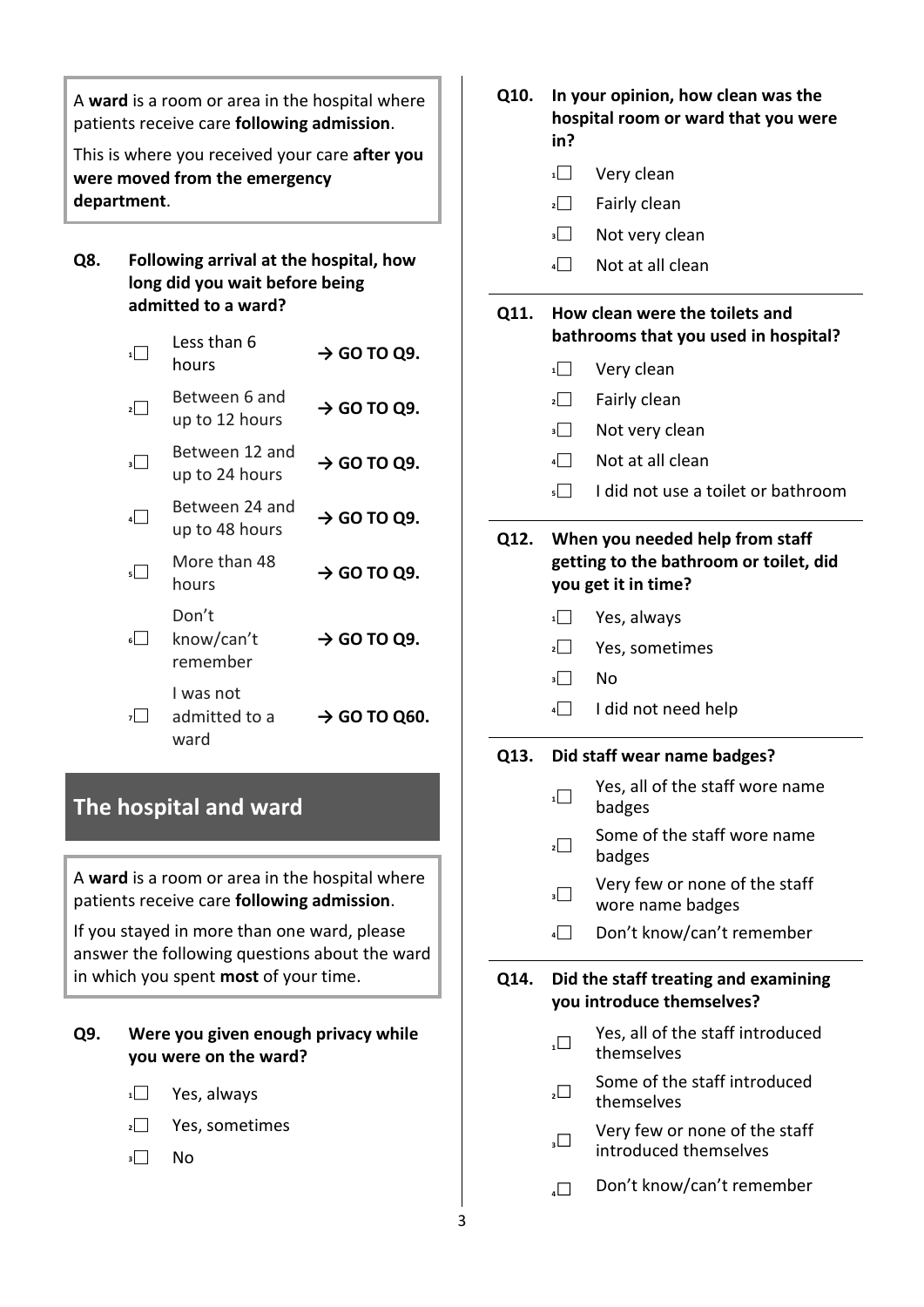|      |                                                            | <b>Hospital food</b>                                                                                                                                                                                             |                                                                                                                                          |           |                                                                          | Your care and treatment                                                                                                                                                            |
|------|------------------------------------------------------------|------------------------------------------------------------------------------------------------------------------------------------------------------------------------------------------------------------------|------------------------------------------------------------------------------------------------------------------------------------------|-----------|--------------------------------------------------------------------------|------------------------------------------------------------------------------------------------------------------------------------------------------------------------------------|
| Q15. | $\overline{1}$<br>$\sqrt{2}$<br>3<br>$\sqrt{4}$<br>$5\Box$ | How would you rate the hospital food?<br>Very good<br>Good<br>Fair<br>Poor<br>I did not have<br>any hospital<br>food                                                                                             | $\rightarrow$ GO TO Q16.<br>$\rightarrow$ GO TO Q16.<br>$\rightarrow$ GO TO Q16.<br>$\rightarrow$ GO TO Q16.<br>$\rightarrow$ GO TO Q20. | Q20.      | $\mathbf{1}$<br>$\overline{2}$<br>$\overline{\phantom{a}}$<br>$\sqrt{ }$ | When you had important questions to<br>ask a doctor, did you get answers that<br>you could understand?<br>Yes, always<br>Yes, sometimes<br><b>No</b><br>I had no need to ask       |
| Q16. | $\overline{1}$<br>$\overline{2}$<br>3                      | Were you offered a choice of food?<br>Yes, always<br>Yes, sometimes<br><b>No</b>                                                                                                                                 |                                                                                                                                          | Q21.      | $\mathbf{1}$<br>$\vert$  <br>$\overline{\phantom{a}}$                    | Did you feel you had enough time to<br>discuss your care and treatment with a<br>doctor?<br>Yes, definitely<br>Yes, to some extent<br>No                                           |
| Q17. | 1<br>$\sqrt{2}$<br>3                                       | Were you ever unable to eat during<br>mealtimes (e.g. because you were<br>away from the ward, recovering from<br>surgery, etc.)?<br>Yes<br>No<br>Don't know/<br>can't remember                                   | $\rightarrow$ GO TO Q18.<br>$\rightarrow$ GO TO Q19.<br>$\rightarrow$ GO TO Q19.                                                         | Q22.      | 1<br>$\overline{2}$<br>$\vert$ $\vert$                                   | When you had important questions to<br>ask a nurse, did you get answers that<br>you could understand?<br>Yes, always<br>Yes, sometimes<br>No                                       |
| Q18. | 1<br>$\overline{2}$<br>3<br>4<br>5<br>$6\Box$              | Were you offered a replacement meal<br>at another time?<br>Yes, always<br>Yes, sometimes<br>No<br>I did not want a meal<br>I was not allowed a meal (e.g.<br>because I was fasting)<br>Don't know/can't remember |                                                                                                                                          | Q23.      | 4  <br>1<br>2<br>3<br>4                                                  | I had no need to ask<br>If you ever needed to talk to a nurse,<br>did you get the opportunity to do so?<br>Yes, always<br>Yes, sometimes<br>No<br>I had no need to talk to a nurse |
| Q19. | 1<br>$\mathbf{2}$<br>3<br>4                                | Did you get enough help from staff to<br>eat your meals?<br>Yes, always<br>Yes, sometimes<br>No<br>I did not need help to eat meals                                                                              |                                                                                                                                          | Q24.<br>4 | 1<br>$\vert$  <br>3                                                      | Were you involved as much as you<br>wanted to be in decisions about your<br>care and treatment?<br>Yes, definitely<br>Yes, to some extent<br>No                                    |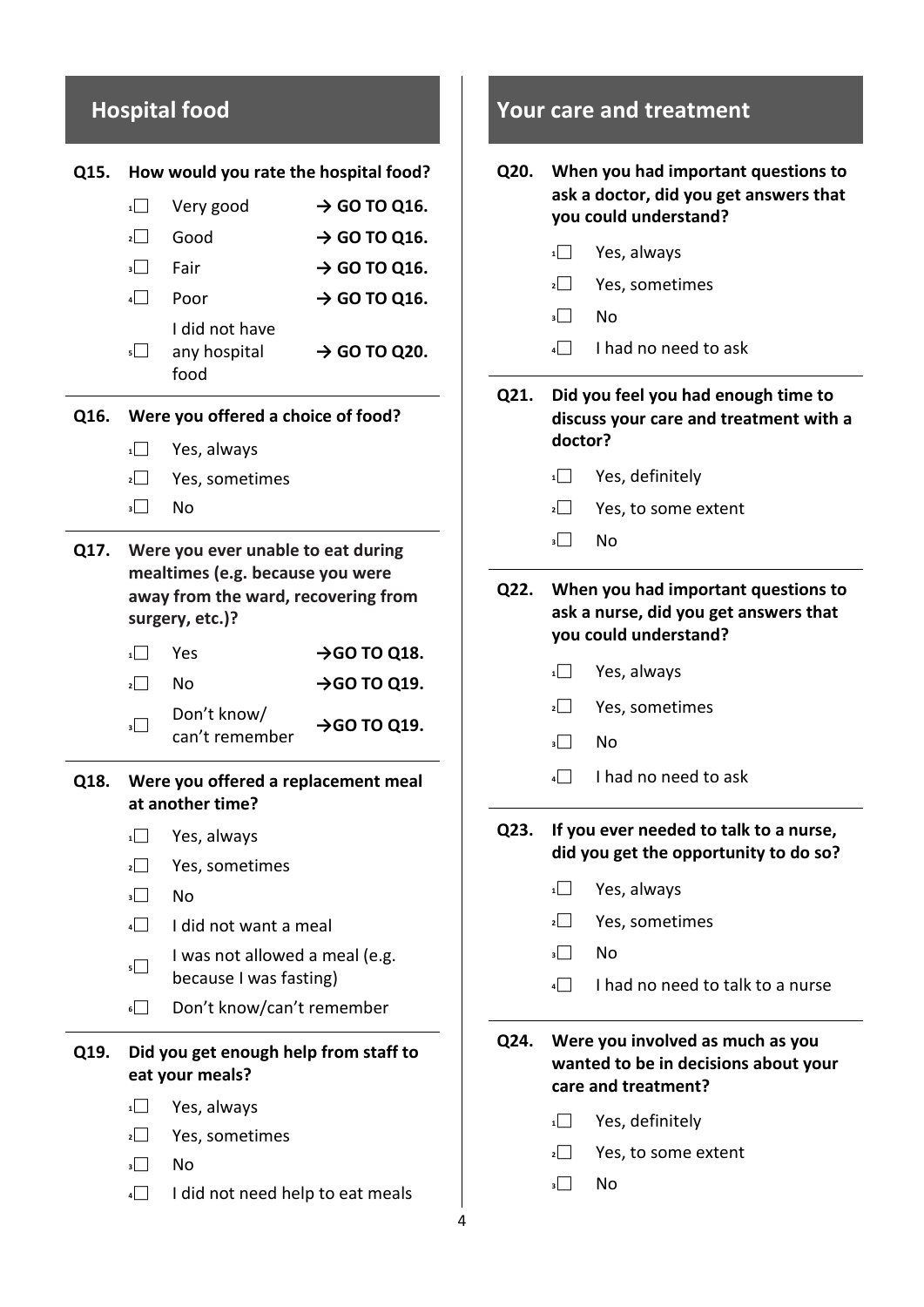| Q25. | How much information about your<br>condition or treatment was given to<br>you?                                              | Q30.         | Were you g<br>discussing y<br>treatment?   |
|------|-----------------------------------------------------------------------------------------------------------------------------|--------------|--------------------------------------------|
|      | 1<br>Not enough                                                                                                             |              | Yes, a<br>1                                |
|      | $\overline{2}$<br>The right amount                                                                                          |              | $\overline{2}$<br>Yes, s                   |
|      | Too much<br>3                                                                                                               |              | $\overline{\phantom{a}}$<br>No.            |
| Q26. | Was your diagnosis explained to you in<br>a way that you could understand?                                                  | Q31.         | Were you g<br>being exam<br>1<br>Yes, a    |
|      | Yes, completely<br>$1 \mid$                                                                                                 |              | Yes, s<br>$2$                              |
|      | $\overline{2}$<br>Yes, to some extent                                                                                       |              | No<br>$\vert$                              |
|      | <b>No</b><br>$\vert$                                                                                                        |              |                                            |
| Q27. | If your family or someone else close to<br>you wanted to talk to a doctor, did<br>they have enough opportunity to do<br>so? | Pain<br>Q32. | Do you thin<br>everything                  |
|      | 1<br>Yes, definitely                                                                                                        |              | your pain?                                 |
|      | $\overline{2}$<br>Yes, to some extent                                                                                       |              | Yes, d<br>1                                |
|      | $\overline{\phantom{0}}$<br>No                                                                                              |              | $\overline{2}$<br>Yes, to<br>No            |
|      | No family or friends were<br>4<br>involved                                                                                  |              | 3<br>4<br>I was                            |
|      | My family did not want or need<br>$\vert$<br>information                                                                    | <b>Tests</b> |                                            |
|      | I did not want my family or<br>$\mathbf{6}$<br>friends to talk to a doctor                                                  |              | Tests are used to a<br>your condition. Exa |
| Q28. | Did you find someone on the hospital<br>staff to talk to about your worries and<br>fears?                                   | Q33.         | X-ray, CT scan, MRI<br>Did a docto         |
|      | Yes, definitely<br>$1 \mid$                                                                                                 |              | results of th<br>could under               |
|      | $2$  <br>Yes, to some extent                                                                                                |              | Yes, d<br>$\sqrt{1}$                       |
|      | <b>No</b><br>$  \cdot  $                                                                                                    |              | Yes, to<br>2 I                             |
|      | I had no worries or fears<br>$\vert$ $\vert$                                                                                |              | No<br>3                                    |
|      |                                                                                                                             |              | 4<br>Not su                                |
| Q29. | Did you have confidence and trust in<br>the hospital staff treating you?                                                    |              | I was<br>5<br>at a la                      |
|      | $\overline{1}$<br>Yes, always                                                                                               |              | I was                                      |
|      | Yes, sometimes<br>$2$                                                                                                       |              | $\left  \right $<br>tests                  |
|      | No<br>3                                                                                                                     |              | I did r<br>7                               |

- **Q30. Were you given enough privacy when discussing your condition or** 
	- **<sup>1</sup>** Yes, always
	- **<sup>2</sup>** Yes, sometimes
- **Q31. Were you given enough privacy when bined or treated?** 
	- **<sup>1</sup>** Yes, always
	- **<sup>2</sup>** Yes, sometimes
- **Q32. Do you think the hospital staff did everything they could to help control** 
	- **<sup>1</sup>** Yes, definitely
	- **2** Some extent
	- never in any pain

**Tests is also your needs or identify** amples of tests include: ECG, I scan, ultrasound, etc.

**Q33. Did a doctor or nurse explain the results of the tests in a way that you**  cound?

- **<sup>1</sup>** Yes, definitely
- **2** Some extent
- ure/can't remember
- told I would get the results ater date
- never told the results of
- *not have any tests*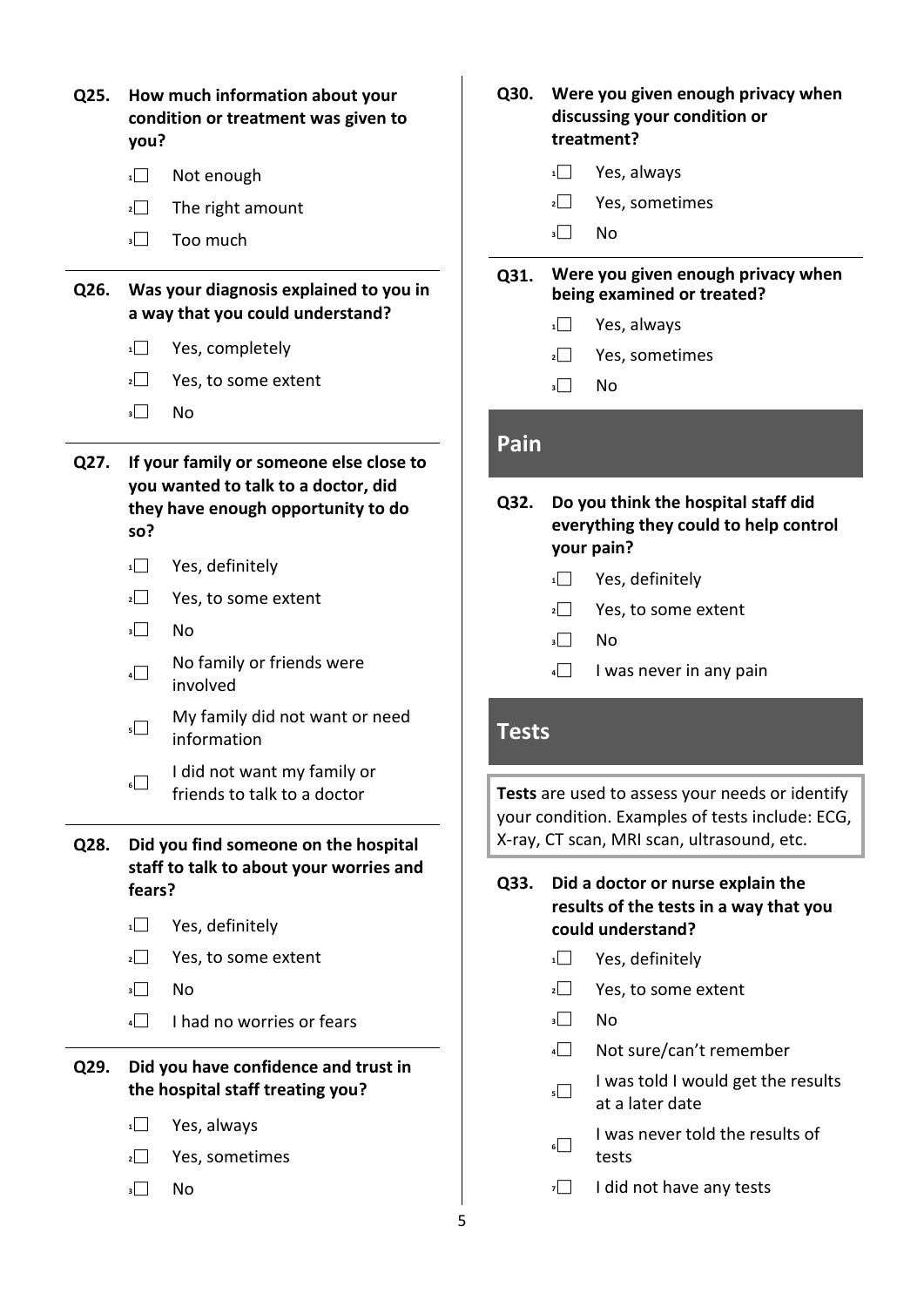## **Treatments**

**Treatments** help your recovery. Examples of treatments include: injection, dressing, physiotherapy, etc.

**Q34. Before you received any treatments did a member of staff explain what would happen?**

| ك.   | Yes, always                      | $\rightarrow$ GO TO Q35. |
|------|----------------------------------|--------------------------|
| ا اد | Yes, sometimes                   | $\rightarrow$ GO TO Q35. |
| الہ  | N٥                               | $\rightarrow$ GO TO Q35. |
| الم  | I did not want<br>an explanation | $\rightarrow$ GO TO Q35. |
| الع  | I did not have<br>any treatments | $\rightarrow$ GO TO Q36. |
|      |                                  |                          |

- **Q35. Before you received any treatments did a member of staff explain any risks and or benefits in a way you could understand?**
	- **<sup>1</sup>** Yes, always
	- **<sup>2</sup>** Yes, sometimes
	- **<sup>3</sup>** No
	- **4 I** did not want an explanation

# **Operations and procedures**

Examples of **operations** and **procedures**  include: bypass surgery, surgery to repair a broken bone, removing an appendix, a colonoscopy, a lumbar puncture/spinal tap, etc.

| Q36. | Beforehand, did a member of staff<br>explain the risks and benefits of the<br>operation or procedure in a way you<br>could understand? |                                                |                          |  |  |  |
|------|----------------------------------------------------------------------------------------------------------------------------------------|------------------------------------------------|--------------------------|--|--|--|
|      |                                                                                                                                        | Yes, completely                                | $\rightarrow$ GO TO Q37. |  |  |  |
|      | $\mathbf{2}$                                                                                                                           | Yes, to some<br>extent                         | $\rightarrow$ GO TO Q37. |  |  |  |
|      | з і                                                                                                                                    | N٥                                             | $\rightarrow$ GO TO Q37. |  |  |  |
|      | 4                                                                                                                                      | I did not want<br>an explanation               | $\rightarrow$ GO TO Q37. |  |  |  |
|      | 5                                                                                                                                      | I did not have an<br>operation or<br>procedure | $\rightarrow$ GO TO Q40. |  |  |  |

**Q37. Beforehand, did a member of staff answer your questions about the operation or procedure in a way you could understand?**

- 1<sup>1</sup> Yes, completely
- 2□ Yes, to some extent
- **<sup>3</sup>** No
- **4 I** did not have any questions

**Q38. Beforehand, were you told how you could expect to feel after you had the operation or procedure?**

- 1<sup>1</sup> Yes, completely
- **2** Yes, to some extent
- **<sup>3</sup>** No

**Q39. After the operation or procedure, did a member of staff explain how the operation or procedure had gone in a way you could understand?**

- 1<sup>1</sup> Yes, completely
- **2** Yes, to some extent
- **<sup>3</sup>** No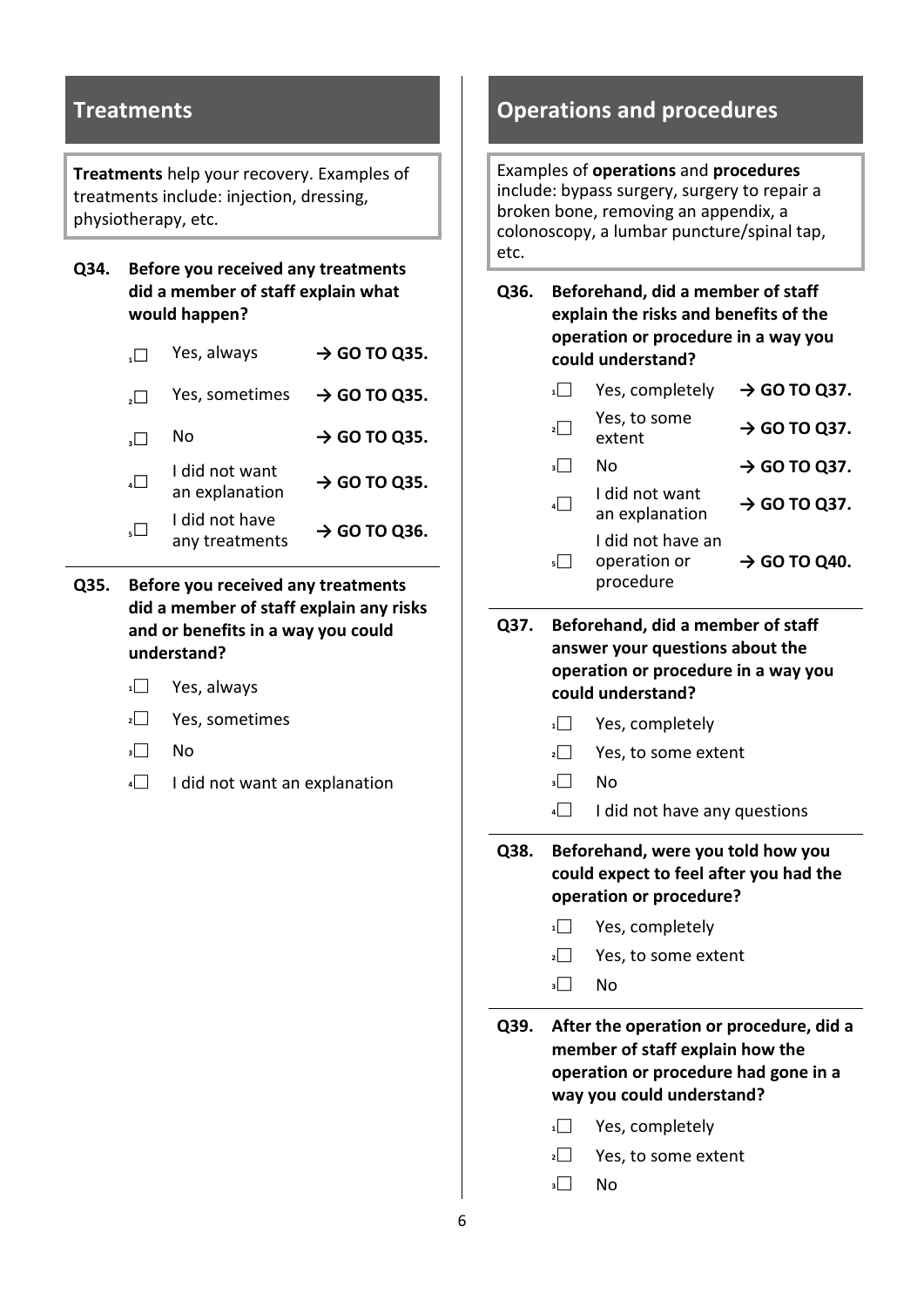| <b>Leaving hospital</b><br>Did you feel you were involved in |                                                                               | Q44.                                                                    | Did a member of staff explain the<br>purpose of the medicines you were to<br>take at home in a way you could<br>understand? |                                            |                                                                             |                          |
|--------------------------------------------------------------|-------------------------------------------------------------------------------|-------------------------------------------------------------------------|-----------------------------------------------------------------------------------------------------------------------------|--------------------------------------------|-----------------------------------------------------------------------------|--------------------------|
| Q40.                                                         | decisions about your discharge from<br>hospital?                              |                                                                         | $\overline{1}$                                                                                                              | Yes, completely                            | $\rightarrow$ GO TO Q45.                                                    |                          |
|                                                              | $\overline{1}$                                                                | Yes, definitely                                                         |                                                                                                                             | $\overline{2}$                             | Yes, to some<br>extent                                                      | $\rightarrow$ GO TO Q45. |
|                                                              | $\overline{2}$                                                                | Yes, to some extent                                                     |                                                                                                                             | 3                                          | No                                                                          | $\rightarrow$ GO TO Q45. |
|                                                              | 3<br>No                                                                       |                                                                         |                                                                                                                             | 4                                          | I did not need                                                              | $\rightarrow$ GO TO Q45. |
|                                                              | $4\Box$                                                                       | I did not want to be involved                                           |                                                                                                                             |                                            | an explanation                                                              |                          |
| Q41.                                                         |                                                                               | Were you or someone close to you<br>given enough notice about your      |                                                                                                                             | $\sqrt{5}$                                 | I had no<br>medicines                                                       | $\rightarrow$ GO TO Q46. |
|                                                              | discharge?                                                                    |                                                                         | Q45.                                                                                                                        |                                            | Did a member of staff tell you about                                        |                          |
|                                                              | $\mathbf{1}$                                                                  | Yes, definitely                                                         |                                                                                                                             |                                            | medication side effects to watch for<br>when you went home?                 |                          |
|                                                              | $\overline{2}$                                                                | Yes, to some extent                                                     |                                                                                                                             | 1                                          | Yes, completely                                                             |                          |
|                                                              | $\overline{\phantom{a}}$<br>No                                                |                                                                         |                                                                                                                             | 2                                          | Yes, to some extent                                                         |                          |
|                                                              | 4                                                                             | Don't know/can't remember                                               |                                                                                                                             | 3                                          | No                                                                          |                          |
| Q42.                                                         |                                                                               | Before you left hospital, did the<br>healthcare staff spend enough time |                                                                                                                             | 4                                          | I did not need an explanation                                               |                          |
|                                                              |                                                                               | explaining about your health and care<br>after you arrive home?         | Q46.                                                                                                                        |                                            | Did a member of staff tell you about<br>any danger signals you should watch |                          |
|                                                              | $1$ $\Box$<br>Yes                                                             |                                                                         |                                                                                                                             |                                            | for after you went home?                                                    |                          |
|                                                              | $\overline{2}$<br>No                                                          |                                                                         |                                                                                                                             | 1                                          | Yes, completely                                                             |                          |
|                                                              |                                                                               |                                                                         |                                                                                                                             | $\overline{2}$<br>$\overline{\phantom{a}}$ | Yes, to some extent<br>No                                                   |                          |
| Q43.                                                         |                                                                               | Before you left hospital, were you<br>given any written or printed      |                                                                                                                             | $\vert$                                    | It was not necessary                                                        |                          |
|                                                              | information about what you should or<br>should not do after leaving hospital? |                                                                         |                                                                                                                             |                                            |                                                                             |                          |
|                                                              |                                                                               |                                                                         | Q47.                                                                                                                        |                                            | Did hospital staff take your family or                                      |                          |
|                                                              | $1$ $\Box$<br>Yes                                                             |                                                                         |                                                                                                                             |                                            | home situation into account when<br>planning your discharge?                |                          |
|                                                              | $\overline{2}$<br>No                                                          |                                                                         |                                                                                                                             | 1                                          | Yes, completely                                                             |                          |
|                                                              | 3                                                                             | I did not want or need any<br>written or printed information            |                                                                                                                             | $\overline{2}$                             | Yes, to some extent                                                         |                          |
|                                                              |                                                                               |                                                                         |                                                                                                                             | $\overline{\phantom{a}}$                   | No                                                                          |                          |
|                                                              |                                                                               |                                                                         |                                                                                                                             | 4                                          | It was not necessary                                                        |                          |
|                                                              |                                                                               |                                                                         |                                                                                                                             | $\overline{\phantom{a}}$                   | Don't know/can't remember                                                   |                          |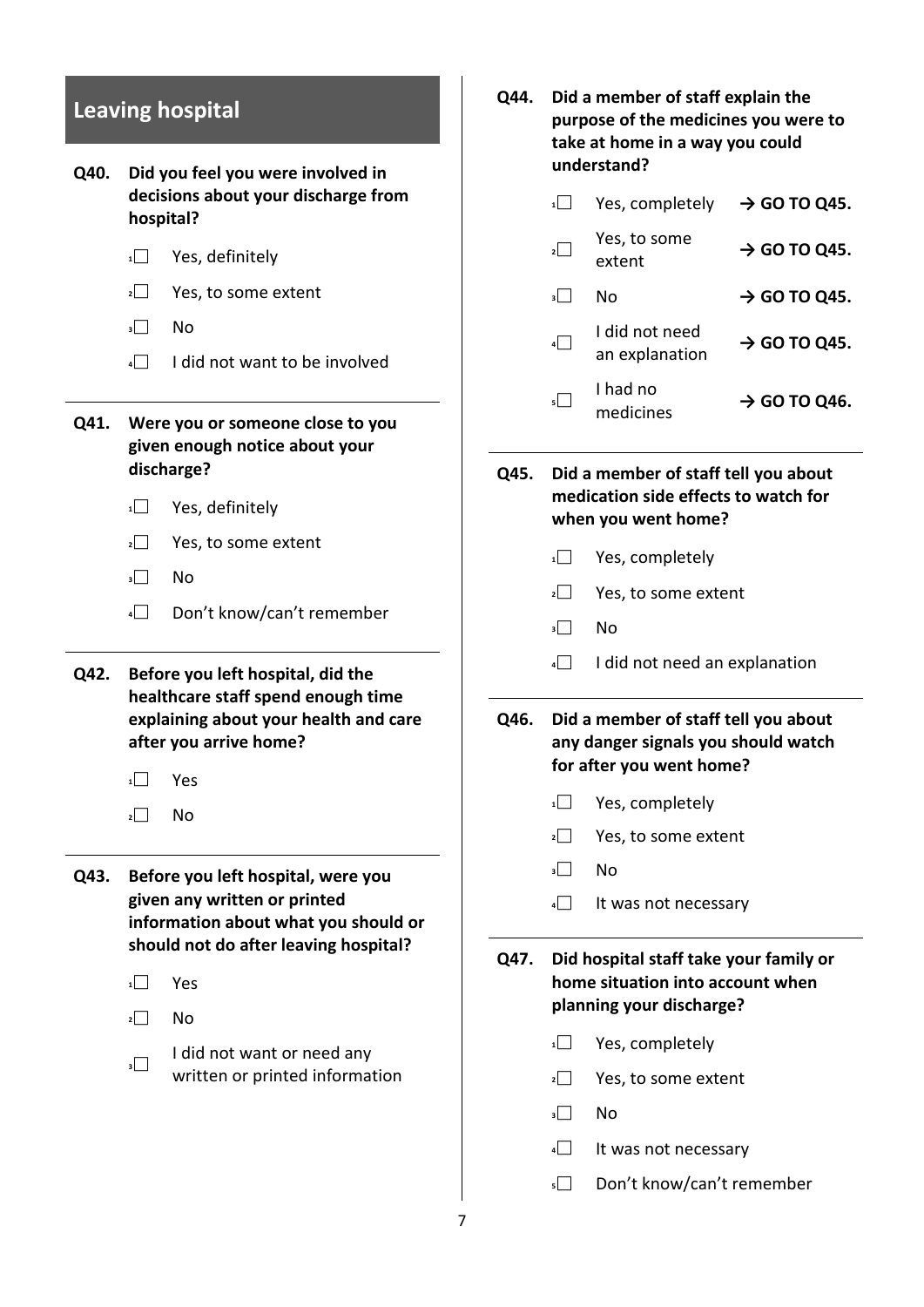| Q48.          | Did the doctors or nurses give your<br>family or someone close to you all the<br>information they needed to help care<br>for you? |                                                                                                                                                                                               |                          | Q52. |                          | While you were in hospital, did you<br>feel you were at risk of catching<br><b>COVID-19?</b><br>$\overline{1}$<br>Yes, definitely |  |  |
|---------------|-----------------------------------------------------------------------------------------------------------------------------------|-----------------------------------------------------------------------------------------------------------------------------------------------------------------------------------------------|--------------------------|------|--------------------------|-----------------------------------------------------------------------------------------------------------------------------------|--|--|
|               | 1                                                                                                                                 | Yes, definitely                                                                                                                                                                               |                          |      | $\overline{2}$           | Yes, to some extent                                                                                                               |  |  |
|               | $\vert$                                                                                                                           | Yes, to some extent                                                                                                                                                                           |                          |      | $\overline{\phantom{a}}$ | No                                                                                                                                |  |  |
|               | $\overline{\phantom{a}}$                                                                                                          | No                                                                                                                                                                                            |                          |      |                          |                                                                                                                                   |  |  |
|               | $4\Box$                                                                                                                           | No family or friends were<br>involved                                                                                                                                                         |                          |      | 4                        | I did not feel at risk as I had been<br>vaccinated                                                                                |  |  |
|               | $\overline{\phantom{a}}$                                                                                                          | My family or friends did not want<br>or need information                                                                                                                                      |                          |      | $5\Box$                  | Not applicable, I already had<br>COVID-19 when I was admitted                                                                     |  |  |
| Q49.          |                                                                                                                                   | Did hospital staff tell you who to<br>contact if you were worried about                                                                                                                       |                          |      | 6                        | Don't know/can't remember                                                                                                         |  |  |
|               |                                                                                                                                   | your condition or treatment after you<br>left hospital?                                                                                                                                       |                          | Q53. |                          | Were you able to understand staff<br>when they were talking to you<br>wearing face masks and visors?                              |  |  |
|               | 1                                                                                                                                 | Yes                                                                                                                                                                                           |                          |      | $\mathbf{1}$             | Yes, always                                                                                                                       |  |  |
|               | $2\sqrt{ }$                                                                                                                       | No                                                                                                                                                                                            |                          |      | $\overline{2}$           | Yes, sometimes                                                                                                                    |  |  |
|               | 3                                                                                                                                 | Don't know/can't remember                                                                                                                                                                     |                          |      | 3                        | No                                                                                                                                |  |  |
| Q50.          |                                                                                                                                   | Do you feel that you received enough<br>information from the hospital on how<br>to manage your condition after your<br>discharge?                                                             |                          |      | 4                        | Staff did not wear face masks or<br>visors                                                                                        |  |  |
|               | 1                                                                                                                                 | Yes, definitely                                                                                                                                                                               |                          | Q54. |                          | When you had questions about COVID-                                                                                               |  |  |
|               | $2$                                                                                                                               | Yes, to some extent                                                                                                                                                                           |                          |      |                          | 19, did you get answers that you could<br>understand?                                                                             |  |  |
|               | 3                                                                                                                                 | No                                                                                                                                                                                            |                          |      | 1                        | Yes, always                                                                                                                       |  |  |
|               | 4                                                                                                                                 | I did not need any help in                                                                                                                                                                    |                          |      | $\overline{2}$           | Yes, sometimes                                                                                                                    |  |  |
|               |                                                                                                                                   | managing my condition                                                                                                                                                                         |                          |      | 3                        | No                                                                                                                                |  |  |
|               |                                                                                                                                   | <b>Care during the pandemic</b>                                                                                                                                                               |                          |      | 4                        | I had no need to ask/I was too<br>unwell to ask any questions                                                                     |  |  |
|               |                                                                                                                                   | As a result of the COVID-19 (coronavirus)<br>pandemic there have been some changes in<br>Irish hospitals. The questions in this section ask<br>about the care you received in hospital during |                          | Q55. |                          | Did staff help you keep in touch with<br>your family or someone else close to<br>you during your stay in hospital?                |  |  |
| the pandemic. |                                                                                                                                   |                                                                                                                                                                                               |                          |      | 1                        | Yes, always                                                                                                                       |  |  |
| Q51.          |                                                                                                                                   | Were you told you had COVID-19 at                                                                                                                                                             |                          |      | $\overline{2}$           | Yes, sometimes                                                                                                                    |  |  |
|               |                                                                                                                                   | any time during your stay?                                                                                                                                                                    |                          |      | $\overline{\phantom{a}}$ | <b>No</b>                                                                                                                         |  |  |
|               | 1                                                                                                                                 | Yes                                                                                                                                                                                           | $\rightarrow$ GO TO Q53. |      | 4                        | I did not need any help                                                                                                           |  |  |
|               | $\overline{2}$                                                                                                                    | No                                                                                                                                                                                            | $\rightarrow$ GO TO Q52. |      | 5                        | It was not possible to keep in                                                                                                    |  |  |
|               | 3                                                                                                                                 | Don't know/<br>can't remember                                                                                                                                                                 | $\rightarrow$ GO TO Q52. |      |                          | touch                                                                                                                             |  |  |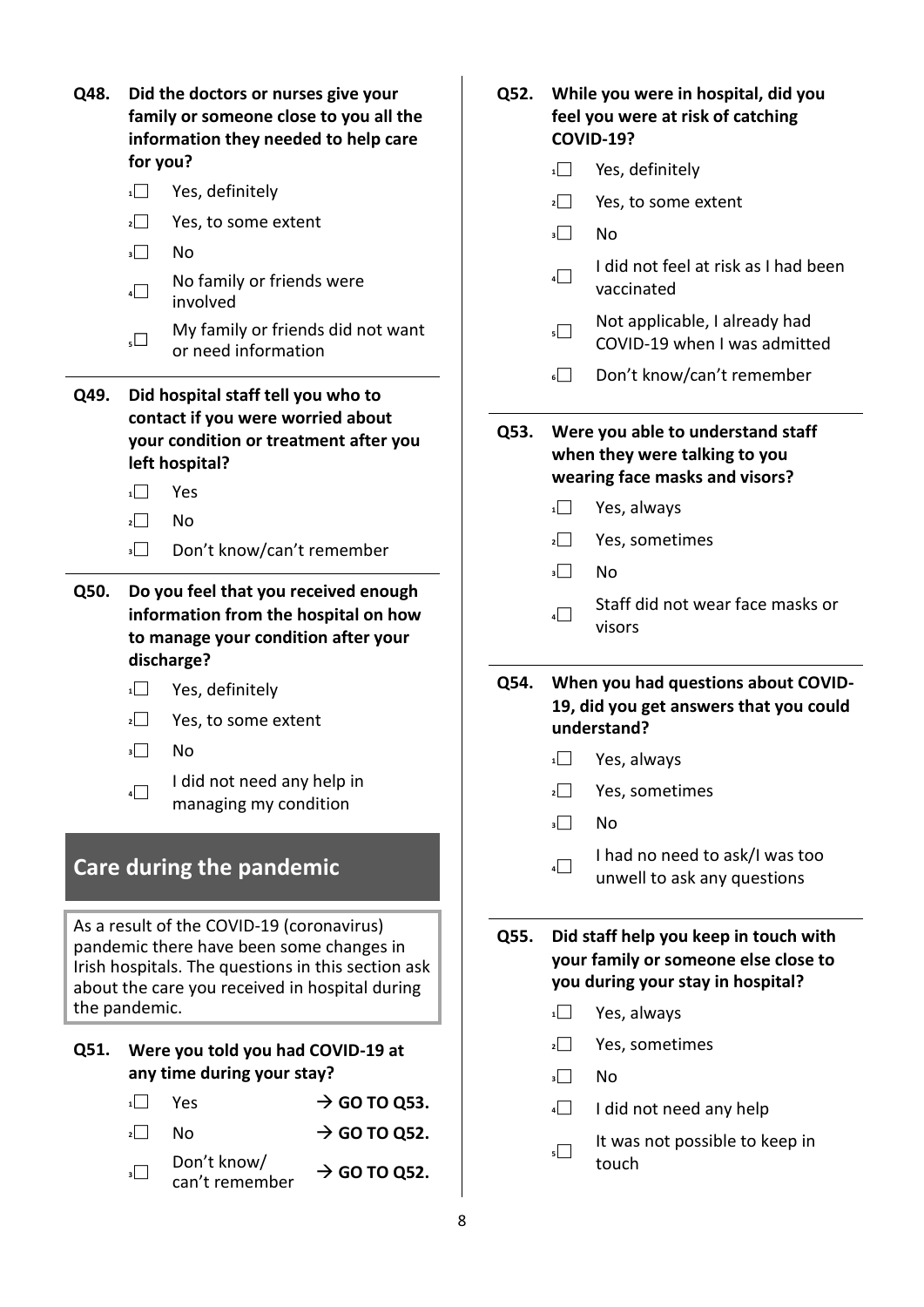| Q56. If you had worries or fears about |
|----------------------------------------|
| COVID-19 while you were in hospital,   |
| did you find someone on the hospital   |
| staff to talk to?                      |

- 1<sup>1</sup> Yes, definitely **2** Yes, to some extent **<sup>3</sup>** No **4** I had no worries or fears **Overall Q57. Overall, did you feel you were treated with respect and dignity while you were in the hospital? <sup>1</sup>** Yes, always **<sup>2</sup>** Yes, sometimes **<sup>3</sup>** No **Q58. Overall... (please circle a number)** I had a very **poor**  experience I had a very **good**  experience 0 1 2 3 4 5 6 7 8 9 10 **Q59. Thinking about your overall care, if you wanted to give feedback or make a complaint, did you know how and where to do so?**
	- **<sup>1</sup>** Yes
	- $2 \Box$  No



# **About you**

#### **Q60. Who was the main person or people who filled in this questionnaire?**

- **1** The patient (named on the front of the envelope)
- **2** The patient with the help of someone else
- **<sup>3</sup>** A person acting on the patient's behalf

**Please keep in mind** that all questions should be answered from the point of view of the person named on the envelope.

This includes the following questions.

- **Q61. What was the main reason for your most recent stay in hospital?** (Tick **ONE**  box only)
	- **<sup>1</sup>** COVID-19
	- **2** Infection (other than COVID-19)
	- **<sup>3</sup>** Tumour/cancer
	- **<sup>4</sup>** Heart condition
	- **<sup>5</sup>** Lung condition
	- **<sup>6</sup>** Neurological condition (including stroke)
	- **<sup>7</sup>** Orthopaedic condition (e.g. bone or joint issues)

Digestive system condition

- **<sup>8</sup>** (including gallbladder and appendix issues)
- **P** Diabetes and related problems
- **10** Adverse reaction/poisoning
- **11** Injury and or accident
- **<sup>12</sup>** Mental health issue
- $\overline{\phantom{a}}$  13 I was admitted for tests and or investigations
- 14<sup>1</sup> Don't know/I was not told
- **<sup>15</sup>** Other, please specify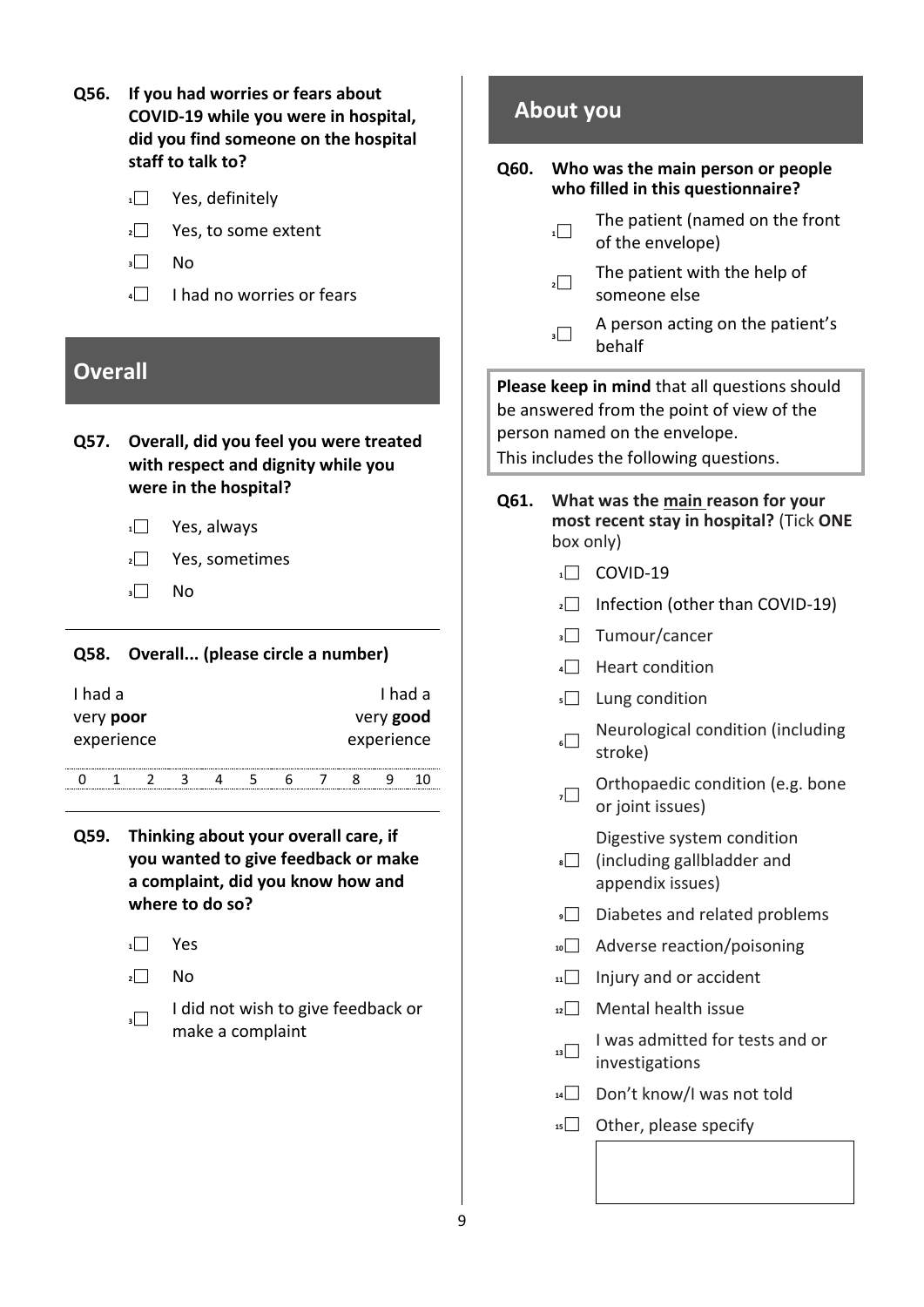- **Q62. What is your month and year of birth? (Please tick the month and write in the year)** 
	- **<sup>1</sup>** January
	- **<sup>2</sup>** February
	- **<sup>3</sup>** March
	- **<sup>4</sup>** April
	- **<sup>5</sup>** May
	- **<sup>6</sup>** June
	- **<sup>7</sup>** July
	- **<sup>8</sup>** August
	- **<sup>9</sup>** September
	- **<sup>10</sup>** October
	- **<sup>11</sup>** November
	- **<sup>12</sup>** December

#### **(Please write in)**





We ask the next two questions because we would like to know if the people who responded to the survey represent all sections of our society.

| Q63. | What is your ethnic or cultural<br>background?<br>(Tick ONE box only) |                              |  |  |  |  |  |  |
|------|-----------------------------------------------------------------------|------------------------------|--|--|--|--|--|--|
|      | White:                                                                |                              |  |  |  |  |  |  |
|      | <b>Irish</b><br>1I<br>$\mathbf{L}$                                    |                              |  |  |  |  |  |  |
|      | $\sqrt{2}$ Irish Traveller                                            |                              |  |  |  |  |  |  |
|      | ။ Roma                                                                |                              |  |  |  |  |  |  |
|      | 4                                                                     | Any other White background   |  |  |  |  |  |  |
|      | <b>Black or Black Irish:</b>                                          |                              |  |  |  |  |  |  |
|      | African<br>5 I                                                        |                              |  |  |  |  |  |  |
|      | $\begin{array}{c c c c} \hline \end{array}$                           | Any other Black background   |  |  |  |  |  |  |
|      | <b>Asian or Asian Irish:</b>                                          |                              |  |  |  |  |  |  |
|      | Chinese<br>7l<br>$\mathbb{R}^n$                                       |                              |  |  |  |  |  |  |
|      | $\overline{\phantom{a}}$                                              | Indian/Pakistani/Bangladeshi |  |  |  |  |  |  |
|      | و                                                                     | Any other Asian background   |  |  |  |  |  |  |
|      | group/background:                                                     | Other, including mixed       |  |  |  |  |  |  |
|      | $10$ Arabic                                                           |                              |  |  |  |  |  |  |
|      | 11                                                                    | Mixed, write in description  |  |  |  |  |  |  |
|      |                                                                       |                              |  |  |  |  |  |  |
|      | $12 \Box$                                                             | Other, write in description  |  |  |  |  |  |  |
|      |                                                                       |                              |  |  |  |  |  |  |

#### **Q64. Do you currently have:**

- 1<sup>1</sup> A medical card?
- **2** Private health insurance?
- **<sup>3</sup> Both** a medical card and private health insurance?
- **<sup>4</sup> Neither** a medical card nor private health insurance?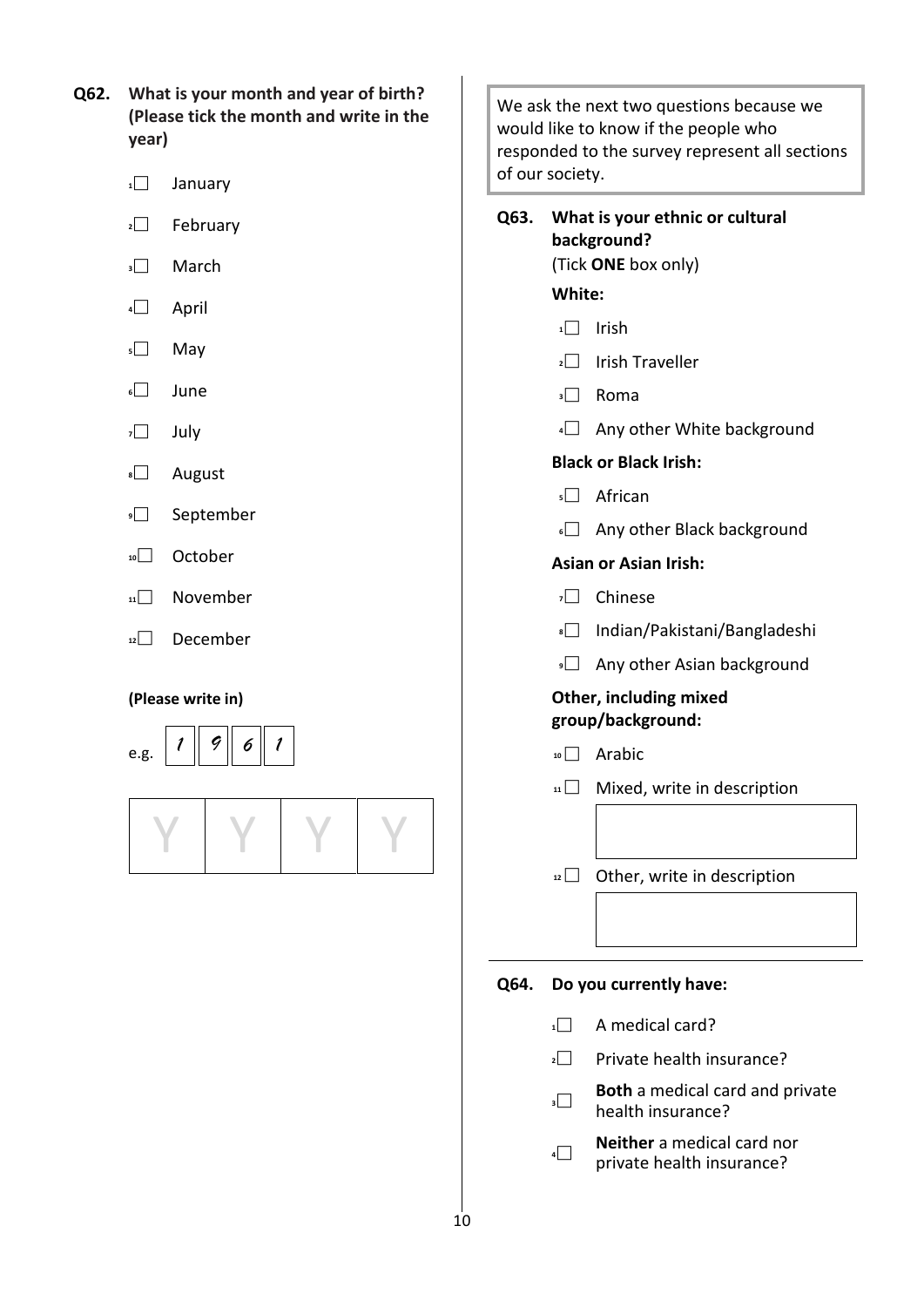#### **Other Comments**

Thank you very much for taking part in this survey. Please feel free to tell us about your hospital stay by answering the questions below. You can use the back page of the questionnaire if you need more space. Comments will be entered into a secure database after removing any information that could identify you.

This anonymised feedback will be looked at by HIQA, the HSE and the Department of Health to try to understand and improve patients' experiences in hospital. Other researchers may also analyse anonymised data from this survey in the future, after all personal information that could identify you has been removed. We will give examples of feedback in the final survey reports to provide a fuller understanding of patients' experiences.

#### **Q65. Was there anything particularly good about your hospital care?**

#### **Q66. Was there anything that could be improved?**

#### **Q67. Do you have any comments about how the COVID-19 pandemic affected the care you received in hospital?**

#### **THANK YOU VERY MUCH FOR YOUR HELP!**

Please check that you have answered all of the questions that apply to you.